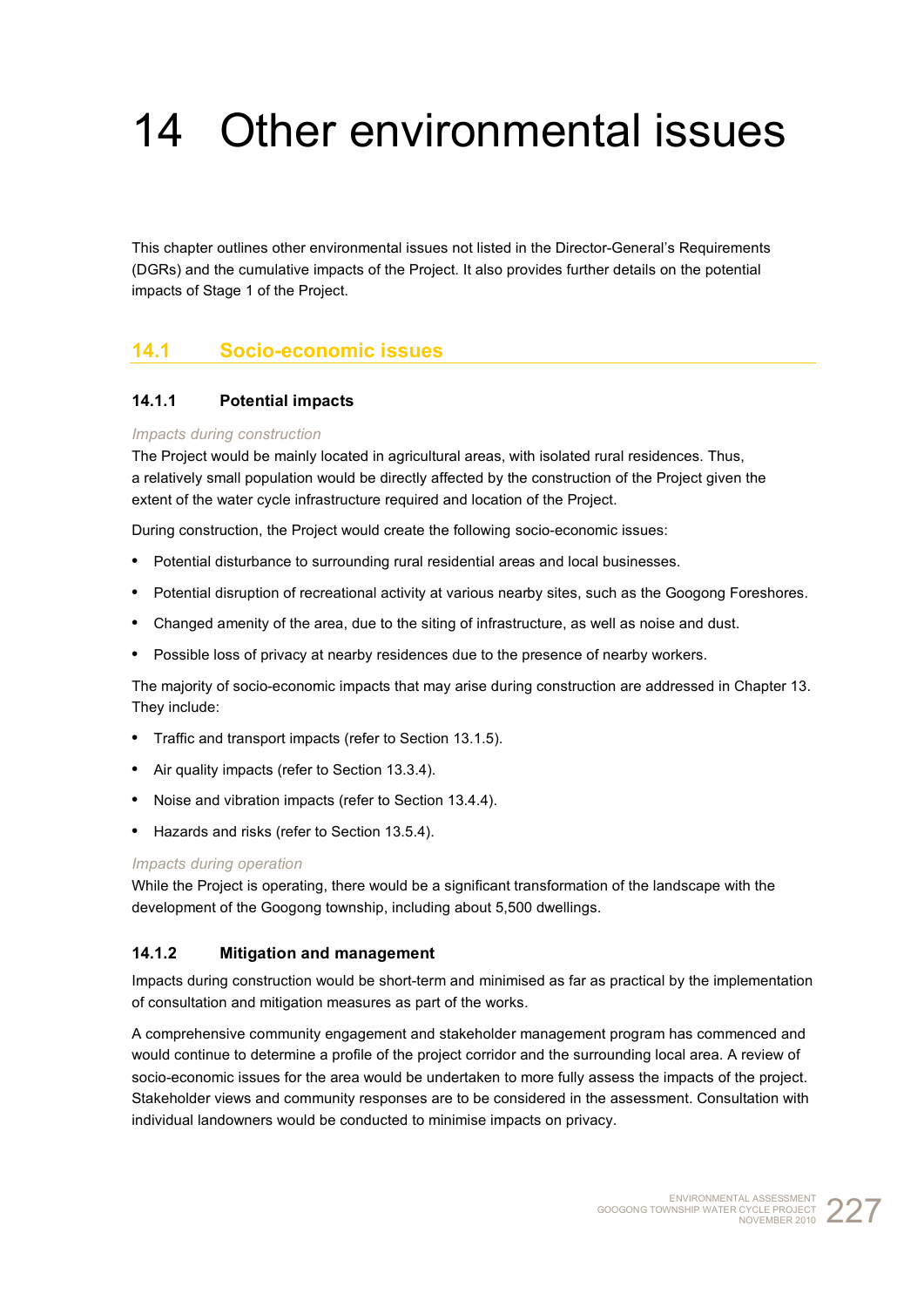# **14.1.3 Benefits of the Project**

The Project would bring many socio-economic benefits to the area, such as about 300 construction jobs, housing, new recreational areas and increased regional water security. Residents in the surrounding areas would benefit from the creation of schools and other community facilities in closer proximity than existing services.

# **14.2 Utilities and services**

## **14.2.1 Potential impacts**

The Project has the capacity to impact upon other utilities, services and infrastructure in the area, during construction and operation. This is primarily through the risk of interacting with existing services, causing interruptions to supply for other areas. Existing utilities and services within and adjacent to the study area have been identified.

## **14.2.2 Mitigation and management**

Existing utilities and services within and adjacent to the study area would be noted within the construction environmental management plan (CEMP) and other construction documentation so that potential impacts could be avoided or managed during construction work.

An ongoing communication and consultation program is being implemented to ensure that local service providers and utilities are involved in the planning process. This is particularly relevant for ACTEW and Country Energy, with regards to the existing Googong water treatment plant (WTP) and associated water supply pipeline, as well as the overhead electricity supply lines in the area.

The CEMP and operational environmental management plan (OEMP) would outline procedures for managing existing utilities and services during construction and operation.

## **14.2.3 Benefits of the Project**

The Project would create a new node for services in the region, which would facilitate the provision of better service for local communities.

# **14.3 Greenhouse gas emissions and climate change**

#### **14.3.1 Potential impacts**

Greenhouse gas emissions would be produced from a variety of sources during construction and operation of the Project.. These sources would include emissions from production of energy used in building the required infrastructure, and emissions from electricity used to operate aspects of the Project, such as the pumps.

#### *Emissions during construction*

Construction of the Project would produce greenhouse gas emissions from:

- **•** Heavy and light vehicles, plant and equipment.
- **•** The manufacture of project materials, such as pipes.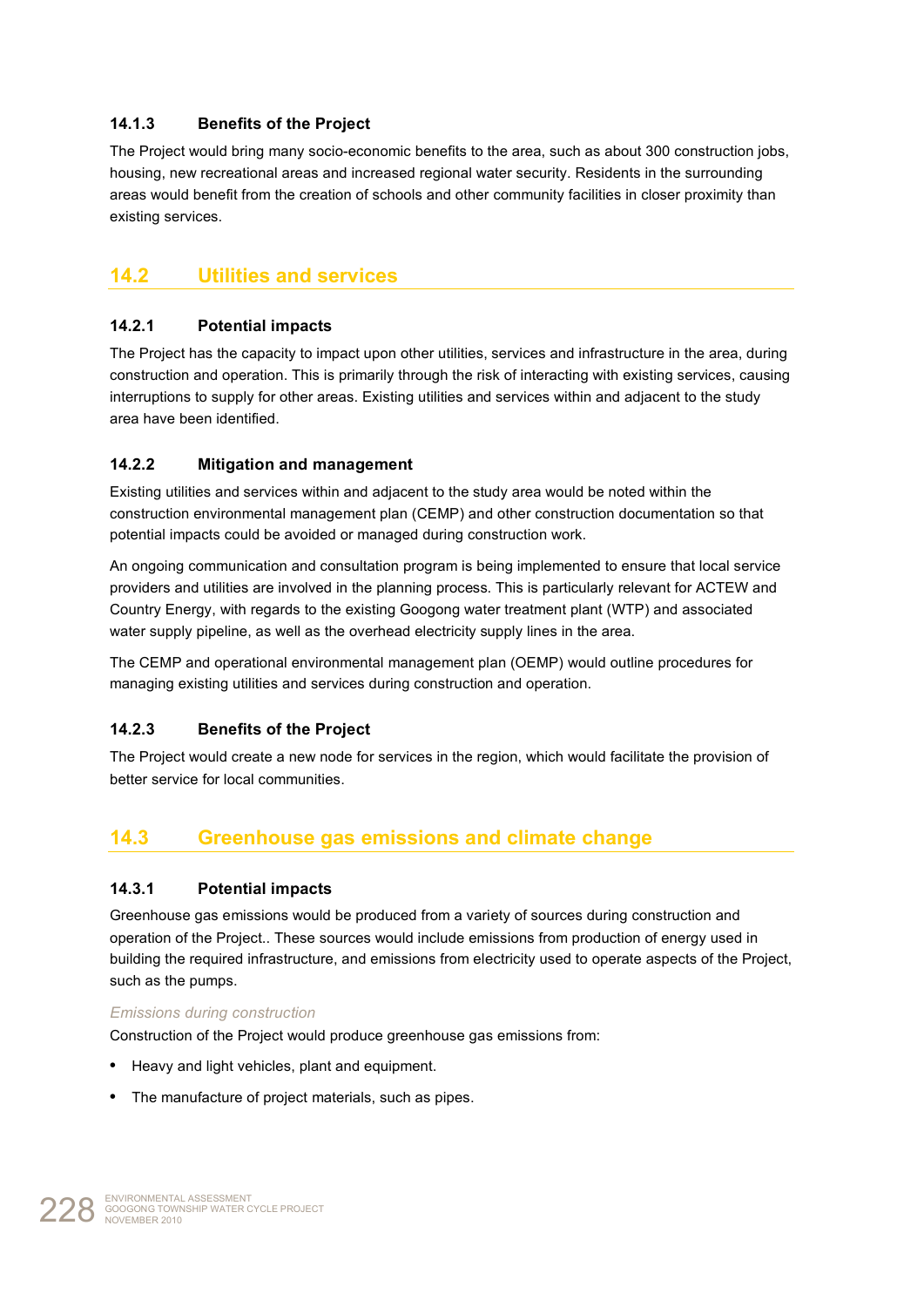## *Emissions during operations*

The concept design report provides a high level of detail regarding the electricity demand and use of key water cycle infrastructure (refer to Section 7.1 of Appendix B). For Stage 1 of the Project, the maximum electrical demands are shown in Table 14.1. The figures shown are maximum values that include a 30 per cent contingency and relate to the demand of the specific equipment used. The Googong township development would be staged and energy use would gradually increase over time

| <b>Item</b>                 | <b>Electrical demand (kVA)</b> |
|-----------------------------|--------------------------------|
| Water recycling plant       | 1,171                          |
| Interim reservoirs          | 69                             |
| Sewage pumping station SPS1 | 69                             |
| Sewage pumping station SPS2 | 112                            |
| Bulk water pumping station  | 87                             |

|  | Table 14.1 Maximum electrical demands - Stage 1 of the Project |  |
|--|----------------------------------------------------------------|--|
|--|----------------------------------------------------------------|--|

Operation of the Project would produce greenhouse gas emissions from:

- **•** Energy consumption as a result of the operation and maintenance of the Project (eg sewage pumping stations, the water recycling plant, pumps, and all other water cycle infrastructure). Appendix B details the estimated energy use of key aspects of water cycle infrastructure.
- **•** Use of heavy and light vehicles, and plant equipment.

#### *Potential impacts of climate change*

Potential impacts of climate change on the Project include:

- **•** Changes in water demand and supply, due to changing climatic conditions. These could affect the predicted water balance outcomes of the Project.
- **•** Increased risk of extreme weather conditions, such as heat waves, with the potential to affect infrastructure.

#### **14.3.2 Mitigation and management**

The Project fits within the overall sustainability strategy for the Googong township, which would include energy efficiency measures and other greenhouse gas abatement initiatives. Although specific actions are yet to be finalised, CIC is investigating the use of solar energy throughout the Googong township and is consulting with Country Energy regarding other renewable energy sources that may be available to the Googong township. Proposed mitigation measures are outlined below.

#### *Mitigation measures during construction*

Mitigation measures during construction would include:

- **•** The adequate maintenance and proper use of all vehicles and machinery to minimise energy use and greenhouse gas emissions.
- **•** The use of fuel-efficient and low-emission vehicles as practicable.
- **•** The re-use of on-site (excavated) materials where materials are suitable and their re-use feasible.
- **•** The use of low greenhouse intensity materials rather than conventional materials where appropriate.
- **•** The use of locally sourced materials where feasible.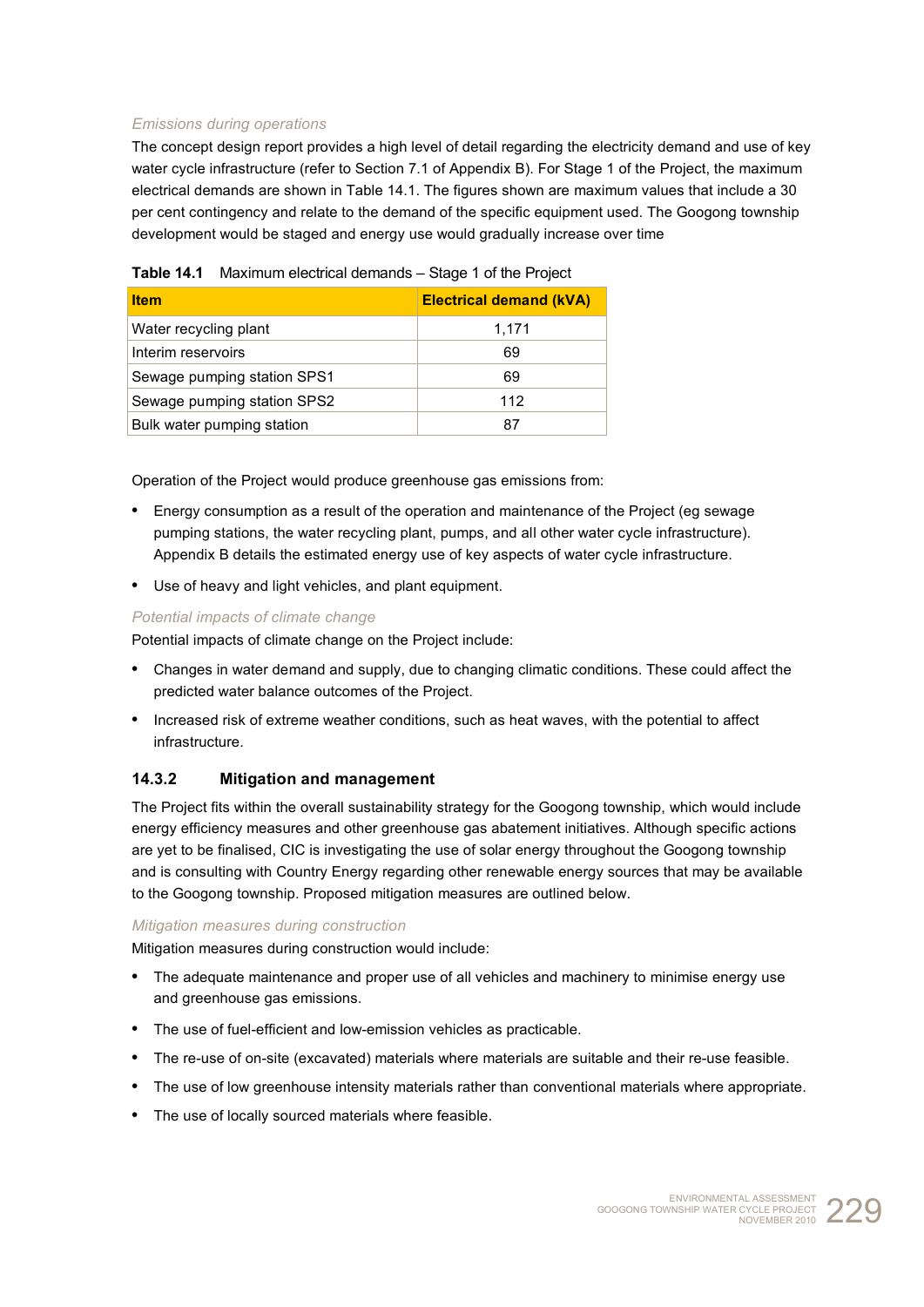#### *Mitigation measures during operation*

Energy use and climate change management strategies for the concept plan include:

- **•** The re-use of materials on site and off site; and recycling.
- **•** Overall commitment to energy efficiency and sustainability throughout the Googong township.
- **•** Sizing pumps and other infrastructure appropriately for each stage as the development of the Googong township progresses.
- **•** Use of SCADA and telemetry during operation to minimise wastage of electricity.
- **•** Use of fuel-efficient and low-emission vehicles where practical.
- **•** A management strategy, which would be implemented to maximise the energy efficiency of plant and equipment.
- **•** The implementation of climate change adaptation strategies to lessen impacts on future residents.

#### **14.3.3 Benefits of the Project**

The operation of an integrated water cycle management system would be a benefit to the community in times of high water demand and drought conditions. It would also provide an independent water supply and storage for use during emergencies, such as major bushfires.

# **14.4 Cumulative impacts**

## **14.4.1 Current and future projects in the region**

#### *Road projects*

There are two road proposals in the region related to the Googong Township proposal. Both projects are located north of the study area and would be undertaken by Queanbeyan City Council (QCC). They are:

- **•** The upgrade of Old Cooma Road. The proposal involves the widening, realignment and deviation of Old Cooma Road to upgrade to a four-lane, dual carriageway between the intersection with the future Edwin Land Parkway at Karabar, and the intersection with Googong Dam Road at Googong. Construction works are proposed in three stages, with the final stage (duplication of the road) due for completion around 2027.
- **•** Edwin Land Parkway Extension. The proposal involves the construction of a new two-lane single carriageway road that would link Jerrabomberra to Old Cooma Road, Karabar. This road would extend from the existing termination point of Edwin Land Parkway located at the roundabout on Numeralia/Stringybark Drive in Jerrabomberra and connect through to Old Cooma Road just south of Candlebark Road past Barracks Creek Bridge in Karabar.

The potential environmental impacts of the road upgrades have been separately assessed. The Old Cooma Road upgrade is being facilitated by CIC to ensure a coordinated timeframe for the Googong township staging and the roadworks.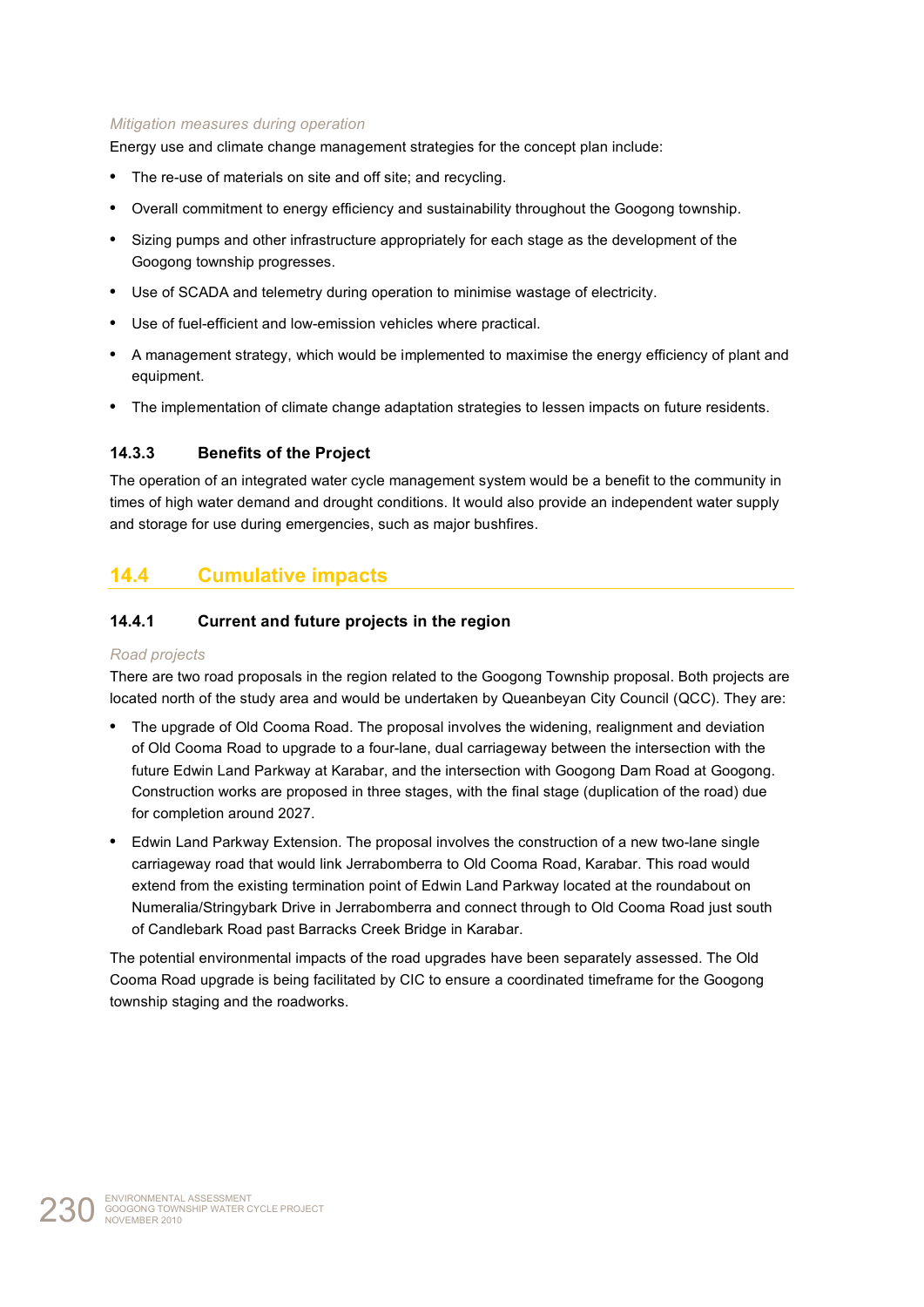#### *Water projects*

In addition, two projects for the ACTEW Water Security Program are located near the Googong township. These projects are:

- **•** The Murrumbidgee to Googong Water Transfer (proposed). The project involves transferring up to 100 megalitres of water per day from the Murrumbidgee River through a 12km underground pipeline to Burra Creek in NSW. The water would then flow about 13 km down Burra Creek into Googong Reservoir.
- **•** Googong Dam Spillway Upgrade (in progress). The project involves remediation work for the spillway including repairing eroded sections and extending the spillway walls to improve flooding capacity.

Potential cumulative traffic impacts of the Project and the spillway upgrade works are addressed in Section 13.1.4.

#### *Residential development*

The expansion of Queanbeyan to accommodate the predicted population growth of the region would occur in several areas. Cumulative impacts of the approved, proposed and future developments would be considered by QCC and State and Commonwealth agencies, both in terms of the overall urban planning for the region and as each project progresses.

#### *Other projects*

In addition to the above projects and proposals, there is a quarry to the north of the study area, off Old Cooma Road (to the west). There is unlikely to be any cumulative impact associated with the Project and the quarry.

#### **14.4.2 Consequential impacts of the Project**

The Project facilitates the development of the Googong township, which will have impacts on the study area. The majority of these potential impacts were considered during the local environmental study in 2004 and have been subsequently addressed by the recent approval of the rezoning of the land. As each neighbourhood of the Googong township is developed, development applications would be prepared, which would address the impacts of each subdivision stage under Part 4 of the EP&A Act.

The general impacts of the creation of a township at Googong have been considered as part of the planning for the Sydney–Canberra corridor region and the greater Queanbeyan area (refer to Chapter 2).

Consequential impacts of the project also include the potential changes to the recreational uses of Googong Foreshores, due to the increased local population adjacent to the Foreshores. It is unclear what these changes may be (if any), but the relevant land managers of the Googong Foreshores should monitor any changes as the development of the Googong township progresses. In particular, the recreational facilities within the Googong township will be extensive, so it is difficult to predict the level of recreational use of the Googong Foreshores by future residents. Appropriate management measures could then be implemented, particularly at the existing gate on Googong Dam Road. Although it is unlikely that the Project would facilitate any negative impacts on the Googong Foreshores, the ACT and/or Commonwealth governments could restrict access to the Foreshores or impose other management measures on the Commonwealth land. A referral under the Commonwealth *Environment Protection and Biodiversity Conservation Act 1999* and consultation with the Department of Environment, Water, Heritage and the Arts is being undertaken to address these potential consequential impacts.